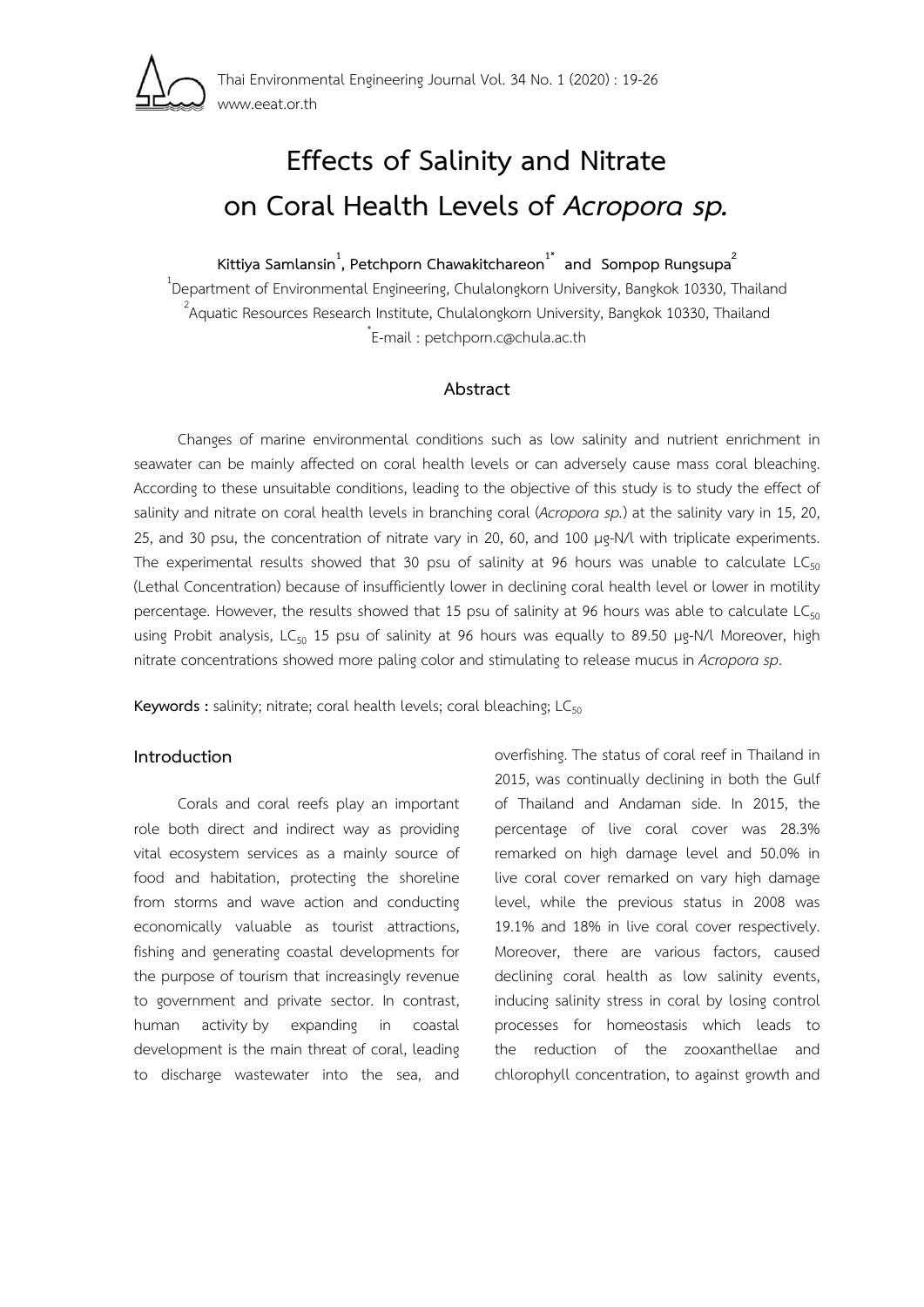reproduction, and to severely result in coral bleaching [1]. Others declining coral health's factor as nutrient enrichment, including dominantly nitrate and ammonia from nutrient runoff from human activities on coastal or directly discharge untreated wastewater. Nutrient enrichment can increasingly promote the growth rate of coral reef organisms. The other studies also found that high ammonia or nitrate concentrations, resulting in loss of zooxanthellae in coral from an imbalance between coral and zooxanthellae [2]. Therefore, this study is focused on the effects of salinity and nitrate on the health status of branching coral (*Acropora sp.*) with acute toxicity test. Coral health evaluation conducted coral health chart, used for calculating health status and mortality percentages and conducted photographic assessment, used for analysis of the active polyp percentages of *Acropora sp*. [3]. The acute toxicity of nitrate concentrations resulting in bleached coral at more than 50% (50% Lethal Concentration: LC50) was calculated by Probit analysis, in order to use as baseline information for monitoring nitrate concentration in seawater that adversely effects on coral health which can result in coral bleaching.

# **Methodology**

#### **Acute Effects of Salinity and Nitrate**

Branching coral or *Acropora sp.*, colony size 15 centimeter or more, was kept in a filtered seawater pond with continuous water flowing for 7 days for acclimation. Then the selected corals were checked its color by using coral health chart in the level of 6 and were cut into 3-4 centimeters from the tip of coral. Settling 3 pieces of selected coral into a chamber, sizing of 14×22×16 centimeter. Salinity was varied at 15 20 25 and 30 psu by mixing between filtered seawater (30 psu) and filtered water (0 psu). After that, adding potassium nitrate  $(KNO<sub>3</sub>)$  to get the various concentration of nitrate at 20 60 and 100 μg-N/l respectively as shown in Figure 1. Temperature and pH were constantly controlled at 30ºC and pH 8. In monitoring, coral health status was recorded and photographed by using Olympus stylus TG-4 in Macro mode at 0 12 24 48 72 and 96 hours. After that, replacing seawater with regular seawater without adding nitrate. Coral health status was recorded at 24 and 48 hours with the aim of monitoring coral health recovery which was lower than Level 3 or corals with bleaching on both pieces and parts.



**Figure 1** Experiment kit example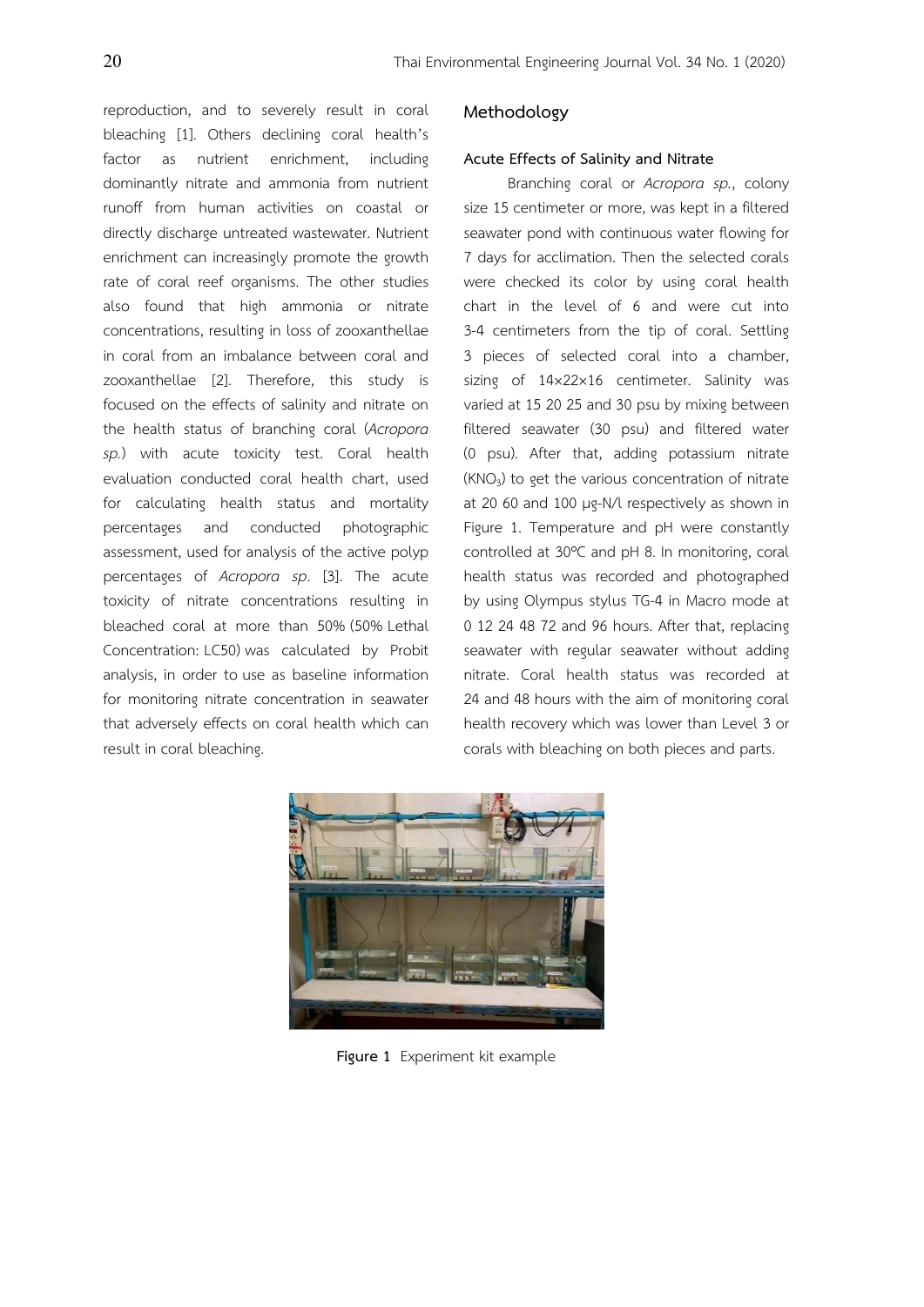#### **Active Polyp Percentages**

Converting the pictures, photographed in macro mode at 0, 12, 24, 48, 72 and 96 hours from true color (RGB color) into grayscale. The extend polyps or active polyps obviously appear white spots in grayscale. Counting the active polyps in fixed coral's areas and calculating active polyp percentages [3] using the equation (1) below. Its percentage can be comparable to coral health status, shown in Table 1.

Active polyp percentages= Number of active polypx100 Total of polyp counted (1)

**Table 1** Active polyp percentages and health status

| Active polyp percentages | Remark         |  |  |
|--------------------------|----------------|--|--|
| > 50                     | Good health    |  |  |
| $25 - 50$                | Decline health |  |  |
| c 25                     | Poor health    |  |  |

#### **Coral Health Status Evaluation**

Evaluation of coral health status in *Acropora sp.* could apply Coral Health Chart [4] in Figure 2 to estimate its health status. The color of each side was divided into 4 groups and classified into 6 levels in each side [5]. In level 6 is the representative of coral in good health (best

health) and level 1 is representative for declining coral health (worst health). After evaluating the coral health status based on colors, these statuses were calculated into percentages as shown in Table 2.



**Figure 2** Coral health chart [5]

## **Data Analysis**

 Pictures and amounts of color at 0, 12, 24, 48 and 96 hours were used for converting into health status and mortality percentages with Table 2. The corals with health status lower than level 3 or having a mortality percentage higher than 50 would be inducted to calculate the acute toxicity test  $(LC_{50})$  by using Probit analysis [6].

**Table 2** Health status and mortality percentages from the coral health chart

| Level | Remark           | Health status percentages | Mortality percentages |  |
|-------|------------------|---------------------------|-----------------------|--|
|       | Worst health     | 16.67                     | 83.33                 |  |
| 2     | Poor health      | 33.33                     | 66.67                 |  |
| 3     | Declining health | 50.00                     | 50.00                 |  |
| 4     | Fair health      | 66.67                     | 33.33                 |  |
| 5     | Good health      | 83.33                     | 16.67                 |  |
| 6     | Best health      | 100.00                    | 0.00                  |  |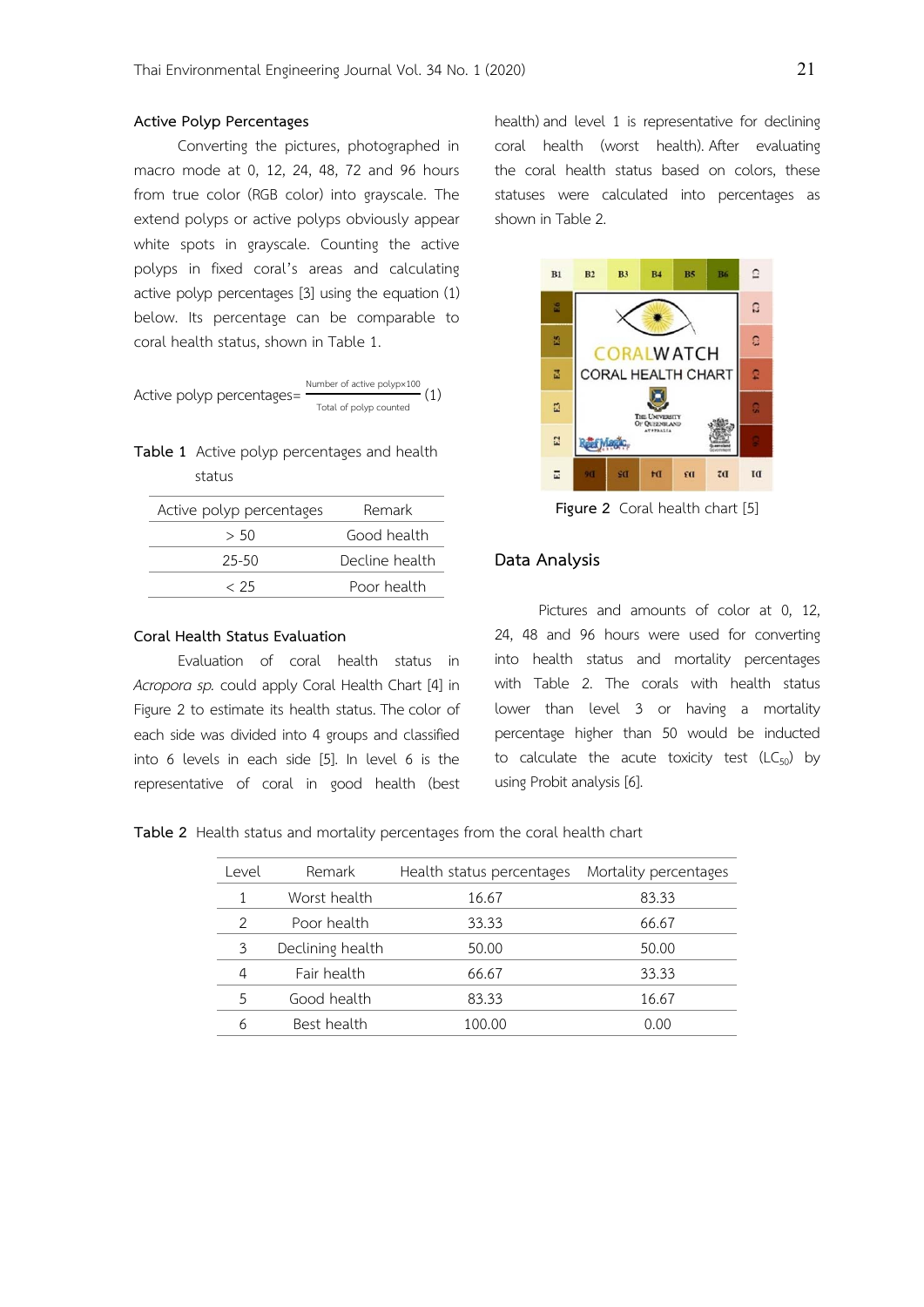# **Results and Discussion**

The result in Table 3 found that coral at salinity 30 psu at 24 and 96 hrs showed in health status levels 4 to 5 (72.22-83.33% in health status) as remarked on fair to good health. The lowest mortality percentage was found in nitrate concentration at 20 μg-N/l which had 16.67% in health status. Salinity at 15 psu at 72 hrs, showed in health status level 3 to 4 as remarked on declining to fair health. The lowest health status percentage was found in nitrate concentration at 100 μg-N/l at 72 hrs which had 55.56% in health status or which it was lower than 50% in mortality. Mortality percentages lower than 50 would prevent the calculation of nitrate concentrations and their effects on coral bleaching or LC50. Therefore, at 72 hrs with 44.44% in mortality could not be calculated into  $LC_{50}$ .

| Salinity 15 psu  | Healthy Status (%) |        |        |        | Mortality (%) |        |        |
|------------------|--------------------|--------|--------|--------|---------------|--------|--------|
| Nitrate (µg-N/l) | $0$ hr.            | 12 hr. | 24 hr. | 48 hr. | 72 hr.        | 96 hr. | 96 hr. |
| 20               | 100.00             | 83.33  | 83.33  | 83.33  | 77.78         | 66.66  | 33.33  |
| 60               | 100.00             | 83.33  | 83.33  | 83.33  | 72.22         | 61.11  | 38.89  |
| 100              | 100.00             | 83.33  | 83.33  | 83.33  | 55.56         | 44.44  | 55.56  |
| Salinity 20 psu  |                    |        |        |        |               |        |        |
| Nitrate (µg-N/l) | $0$ hr.            | 12 hr. | 24 hr. | 48 hr. | 72 hr.        | 96 hr. | 96 hr. |
| 20               | 100.00             | 83.33  | 83.33  | 83.33  | 83.33         | 72.22  | 27.78  |
| 60               | 100.00             | 83.33  | 83.33  | 83.33  | 72.22         | 66.67  | 33.33  |
| 100              | 100.00             | 83.33  | 83.33  | 83.33  | 66.67         | 50.00  | 50.00  |
| Salinity 25 psu  |                    |        |        |        |               |        |        |
| Nitrate (µg-N/l) | 0 hr.              | 12 hr. | 24 hr. | 48 hr. | 72 hr.        | 96 hr. | 96 hr. |
| 20               | 100.00             | 83.33  | 83.33  | 83.33  | 83.33         | 77.78  | 22.22  |
| 60               | 100.00             | 83.33  | 83.33  | 83.33  | 77.78         | 77.78  | 22.22  |
| 100              | 100.00             | 83.33  | 83.33  | 83.33  | 83.33         | 83.33  | 16.67  |
| Salinity 30 psu  |                    |        |        |        |               |        |        |
| Nitrate (µg-N/l) | $0$ hr.            | 12 hr. | 24 hr. | 48 hr. | 72 hr.        | 96 hr. | 96 hr. |
| 20               | 100.00             | 83.33  | 83.33  | 83.33  | 83.33         | 83.33  | 16.67  |
| 60               | 100.00             | 83.33  | 83.33  | 83.33  | 83.33         | 77.78  | 22.22  |
| 100              | 100.00             | 83.33  | 83.33  | 83.33  | 72.22         | 72.22  | 27.78  |

**Table 3** Health status and mortality percentages at salinity 15, 20, 25 and 30 psu.

Whereas, at salinity 15 psu and 96 hrs, the coral showed in health status levels 2 to 3 (44.44-66.66% in health status) as remarked on poor to declining health. The lowest health status percentage was found in nitrate concentration at 100 μg-N/l which had 44.44% in health status or 55.55% in mortality that it was higher than 50% in mortality. Therefore, at 96 hrs with 55.55% in mortality could be calculated into  $LC_{50}$  using Probit analysis. Nitrate concentrations that affected on coral bleaching or 50-percent coral mortality at 96 hrs was equal to 89.50 μg-N/l, shown in Figure 3.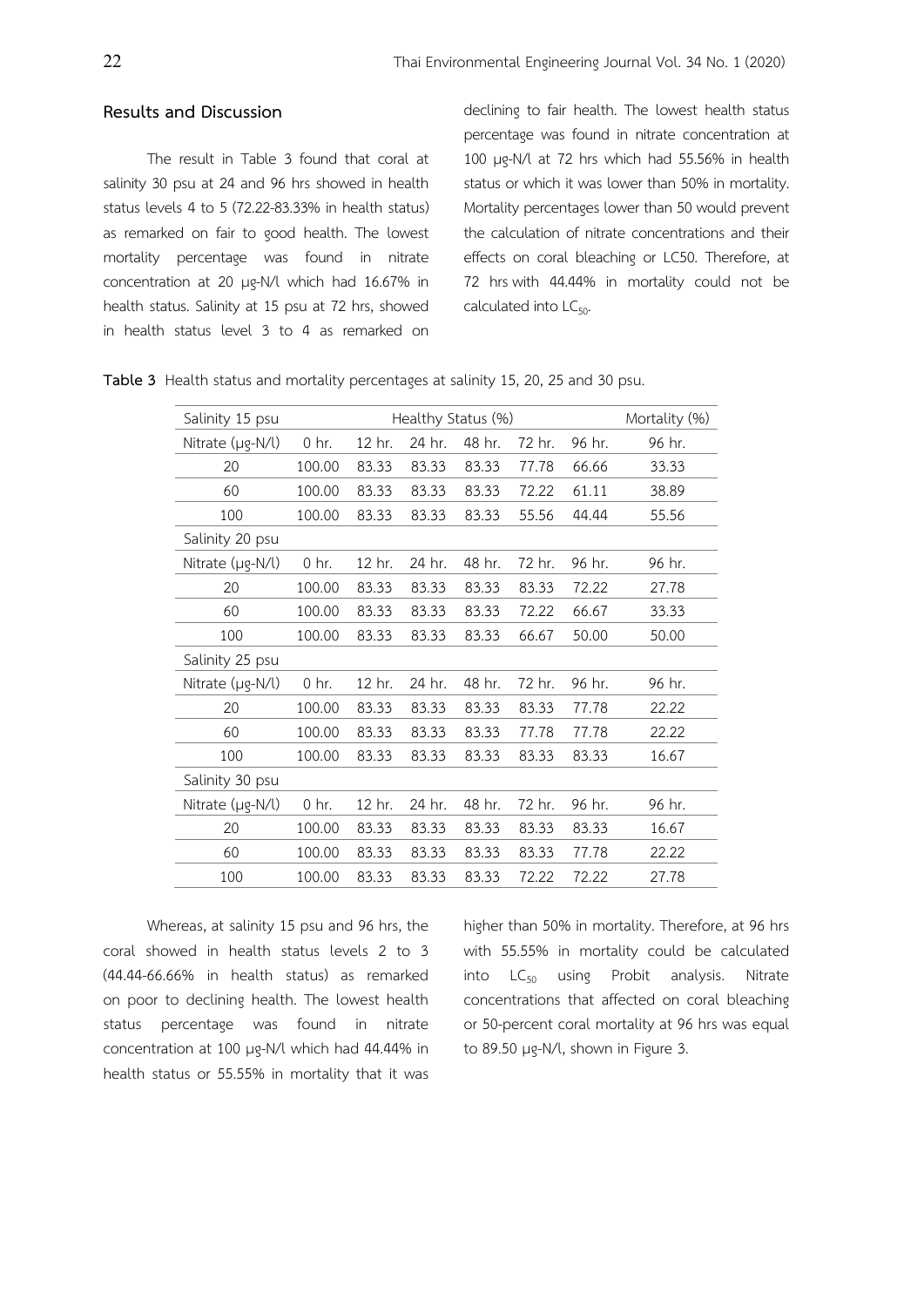In table 3, the results showed the effect of salinity on the coral separately. In constant nitrate concentration, the lowest concentration of nitrate at 20 μg-N/l at salinity 15, 20, 25 and 30 psu at 96 hr had mortality percent as 33.33, 27.78, 22.22 and 16.67 respectively. It can be concluded that mortality in *Acropora sp*. was dominantly caused by lower salinities (15, 20 and 25 psu) than normal salinity (30 psu). Mortality in corals after exposure to low salinity was influenced by tissue sloughedoff [7]. Moreover, the result also showed that the coral at same salinity (15, 20, 25 and 30 psu) had the lowest mortality percentages, showed in nitrate concentration at 20 μg-N/l while highest mortality percentages showed in nitrate concentration at 100 μg-N/l (in salinity 15, 20 and 30 psu). Indicating that stressed in *Acropora sp.* in salinity between 15-30 psu was also caused by higher nitrate concentration (100 μg-N/l). Also, stressed in coral, caused by nitrate has the effects of decreasing the Zooxanthellae density and chlorophyll in the coral tissue [8]. Even if, nitrate can increase Zooxanthellae density and chlorophyll in the coral tissue at first [9, 10]. Different coral species have individual resistance and response for nitrate concentration differently, for example, *Pocillopora damicornis* mainly affected by nitrate while *Porites lobate Dana* can resist temperature and nitrate concentration in 232.4 μg-N/l. However, *Acropora sp.* also responses to ammonia which is an important form of nitrogen in seawater. There was research confirmed that  $LC_{50}$  of ammonia concentration at 0.054 mg-N/l can cause coral bleaching or 50-percent coral mortality in 48 hrs. [11].



**Figure 3** Calculating LC<sub>50</sub> using Probit analysis at salinity 15 psu.

According to Figure 4 a), the highest active polyp percentages at salinity 30 psu and 0 hr in nitrate concentrations of 20, 60 and 100 μg-N/l were equal to 70 74 and 43% in active polyp. Similarly, at salinity 15 psu and 0 hr, Figure 4 b) had the highest active polyp percentages which were respectively equal to 85 75 and 95% in active polyp.

Next more hour, between 24 and 96 hrs at salinity both 15 and 30 psu found decreasing of active polyp percentages. At salinity 15 psu in Figure 4 b) showed decreasing with rapid in 48 hr, unlike at salinity 30 psu showed decreasing with slightly. Likewise, at salinity 15 psu and 48 hr, the coral started releasing mucus in Figure 5. Also, the lowest active polyp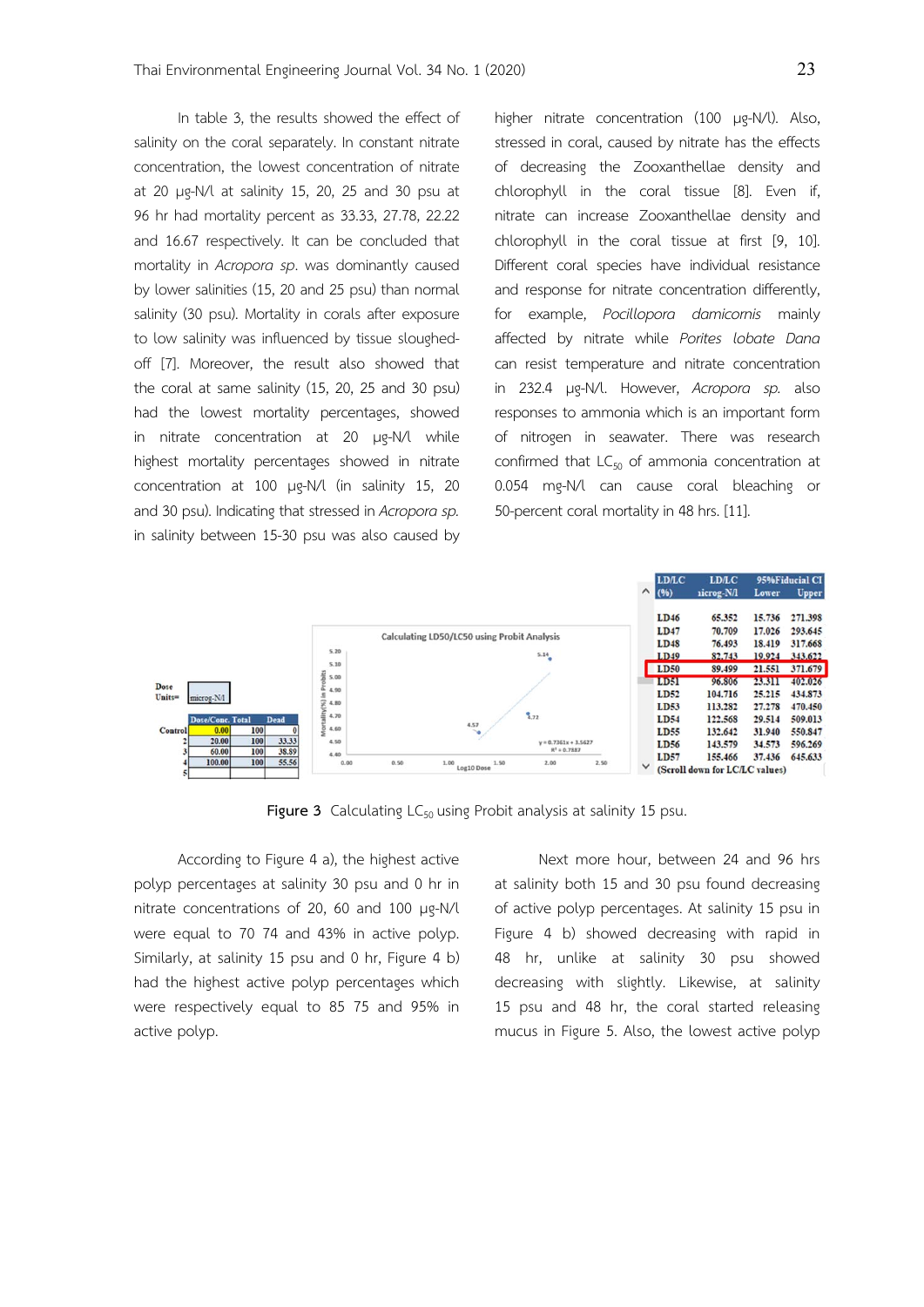percentages were found in salinity 15 psu and 96 hr, Figure 4 b), including 0, 2 and 0% in active polyp that correlated with the highest mortality percentages in Table 3, ranged between 33.33-55.56% in mortality.

Moreover, in testing at salinity 15 psu with a nitrate concentration of 100 μg-N/l found that *Acropora sp.* released mucus coat themselves at first time in 48 hours, shown in Figure 5 and its mucus increasingly thicker in 72 and 96 hrs respectively. Releasing mucus in coral is affected by living in severe environmental conditions that triggered defence mechanism of coral to against exposing severe environment.



**Figure 4** Active polyp percentages for *Acropora sp.* a) Salinity at 30 psu b) Salinity at 15 psu



**Figure 5** *Acropora sp*. at nitrate concentrations of 100 μg-N/l with salinity 15 psu in 0 to 96 hrs

Though, extremely releasing mucus can cause to tissue sloughed-off which coral can unable to recovery themselves in natural seawater, unlike to paled coral which can recovery themselves completely under natural condition [12] shown in 72 and 96 hour relating with color health level into poor to fair health (in levels of 2 and 3) or healthy status percent in 44.44 to 77.78 which shown in Table 3. Thus, nitrate is one of the severe factors that threatening coral health.

# **Conclusion**

In this study, the result of the salinity and nitrate effects on the coral health status of branching coral (*Acropora sp.*) at the salinity varied in 15, 20, 25, and 30 psu and the concentration of nitrate varied in 20, 60, and 100 μg-N/l, during 0-96 hrs. the result showed that at salinity 15-30 psu along with nitrate concentrations increasingly caused mortality or trigged to bleaching coral. Mortality in coral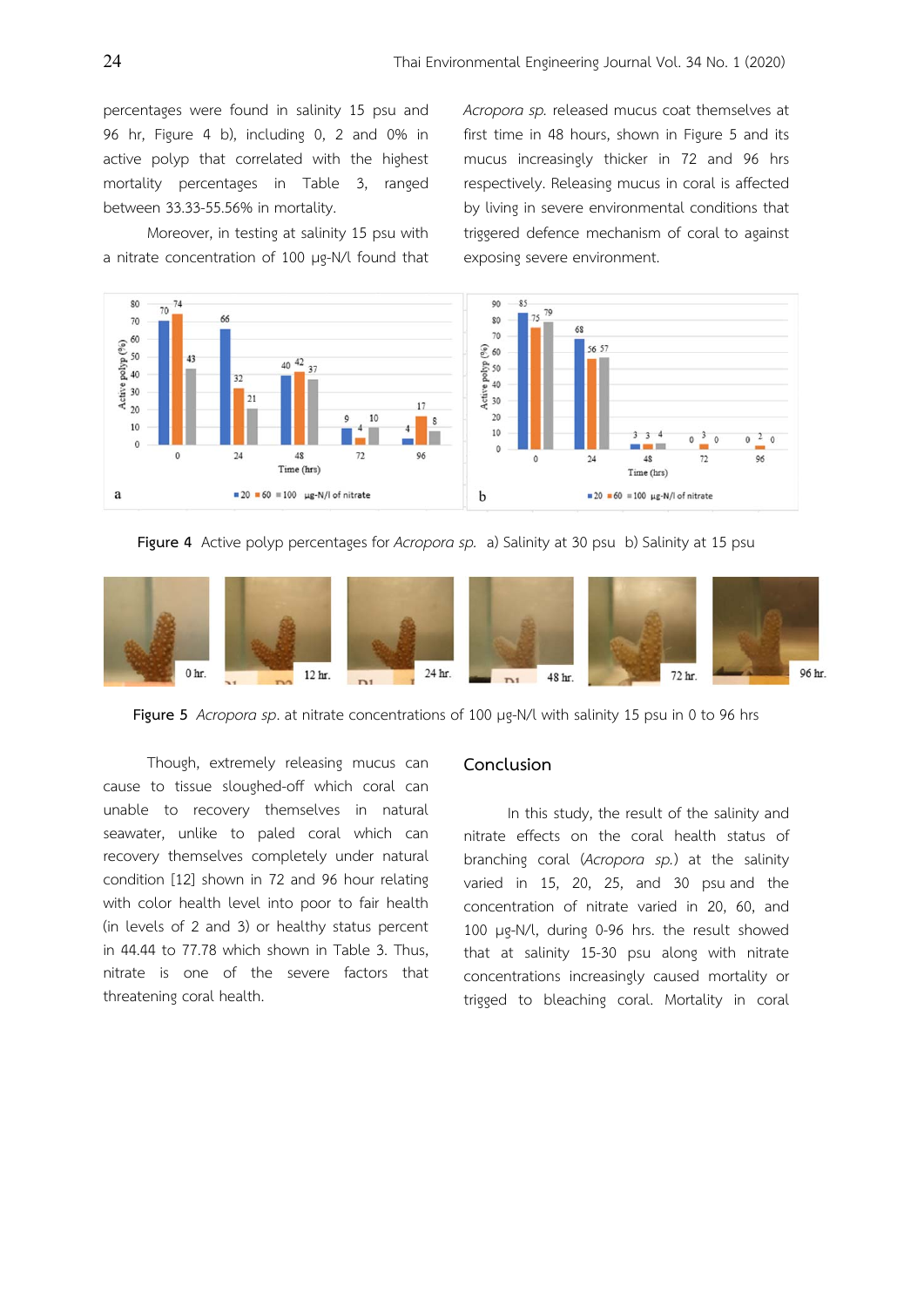related to higher nitrate concentrations, affected on more paling color and stimulating to release mucus. At salinity 15 psu with a nitrate concentration of 100 μg-N/l and 96 hrs, coral had the highest mortality percentages (33.33-55.56% in mortality) which contrarily related to the lowest active polyp percentages (0-2% in active polyp). Indicating that coral has a defense mechanism, trigged from stress or irritating in severe environmental conditions by reduced polyp activity and using mucus to cover itself to unexposed these conditions. Therefore, at salinity 15 psu with a nitrate concentration of 100 μg-N/l and 96 hrs had the highest mortality percentages, more than 50% in mortality, which could be calculated into LC50 using Probit analysis. Then, nitrate concentrations that effect on coral bleaching or 50-percent coral mortality at 96 hrs was equal to 89.50 μg-N/l.

## **Acknowledgements**

The authors would like to thank the staff of Sichang Marine Science Research Station, Chonburi, Thailand, for their assistance and support in the experiments. This research is also in part supported by Graduate School of Chulalongkorn University.

# **References**

- [1] Connell, D. W. and Hawker, D. W. 1992. Pollution in tropical aquatic systems. 1, Boca Raton: CRC Press.
- [2] Zhu, B. H., Wang, G. C., Huang, B. and Tseng, C. K. 2004. Effects of temperature, hypoxia, ammonia and nitrate on the bleaching among three coral species. *Chinese Science Bulletin,*  49(18): 1923-1928.
- [3] Rungsupa, S., Chawakitchareon, P., Hansuebsai, A., Sasaki, S. and Kiyoki, Y. 2018. Photographic Assessment of Coral Stress: Effect of Low Salinity to Acropora sp. Goniopora sp. and Pavona sp. at Sichang Island, Thailand. *International Conference on Information Modelling and Knowledge Bases XXIX,* 301, IOS Press, 137-148.
- [4] CoralWatch. 2002. Coral Health Chart [Online]. https://coralwatchold.org/web/ guest/coral-health-chart.
- [5] Siebeck, U. E., Marshall, N. J., Klüter, A. and Hoegh-Guldberg, O. 2006. Monitoring coral bleaching using a colour reference card. Coral Reefs, 25(3): 453-460.
- [6] Finney, D. J. 1971. Probit Analysis.  $3^{rd}$ edition. Cambridge University: Cambridge University Press.
- [7] Kerswell, A. and Jones, R. 2003. Effects of hypo-osmosis on the coral Stylophora pistillata: Nature and cause of 'low-salinity bleaching'. Marine Ecology-progress Series - MAR ECOL-PROGR SER, 253, 145-154.
- [8] Nordemar, I., Nystrom, M. and Dizon, R. 2003. Effects of elevated seawater temperature and nitrate enrichment on the branching coral Porites cylindrica in the absence of particulate food. *Marine Biology,* 142(4): 669-677.
- [9] Schloder, C. and D'Croz, L. 2004. Responses of massive and branching coral species to the combined effects of water temperature and nitrate enrichment. Journal of Experimental Marine Biology and Ecology, 313(2): 255-268.
- [10] Marubini, F. and Davies, P. S. 1996. Nitrate increases zooxanthellae population density and reduces skeletogenesis in corals. Marine Biology, 127(2): 319-328.